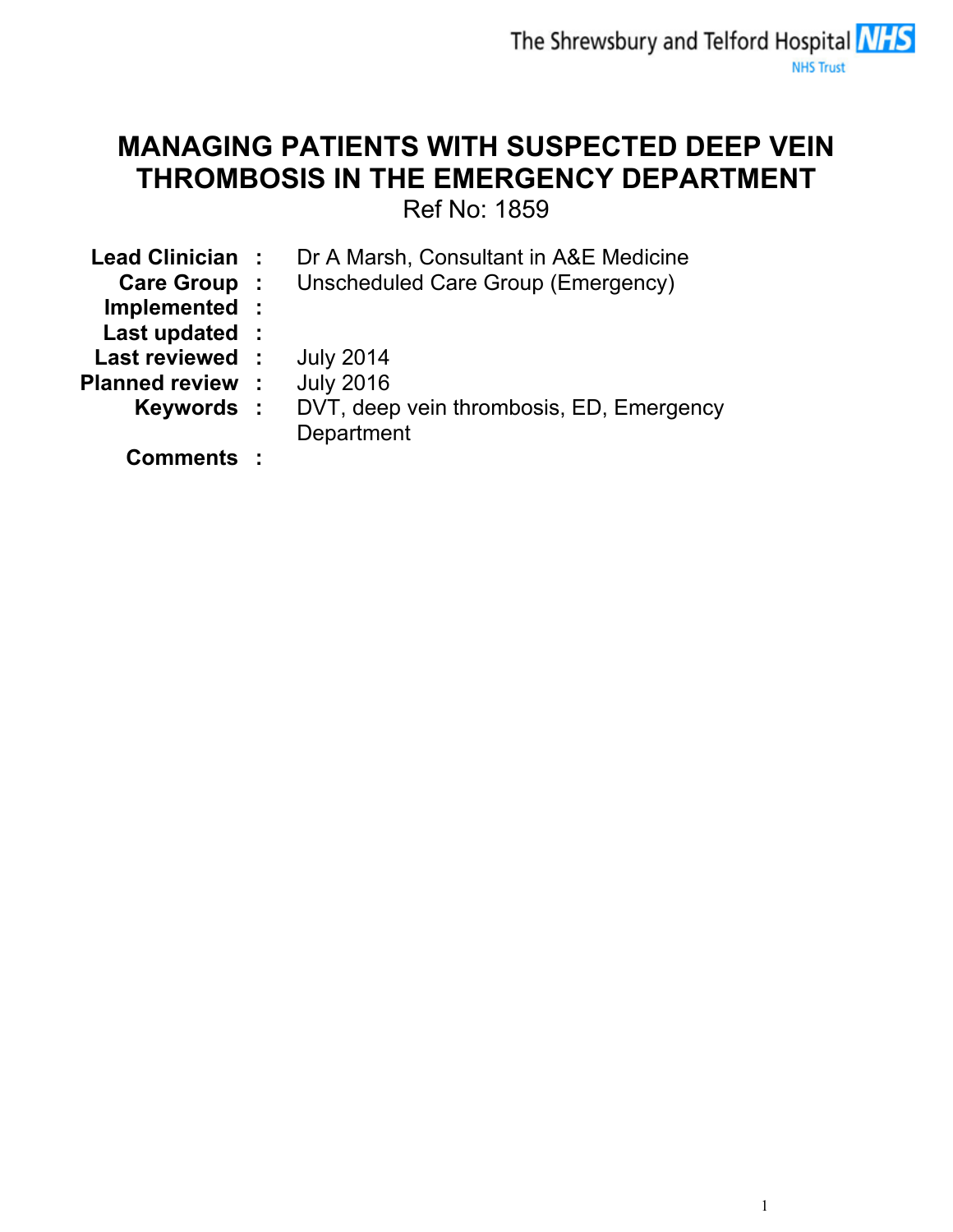# PROTOCOL FOR MANAGING PATIENTS WITH SUSPECTED DEEP VENOUS THROMBOSIS IN THE EMERGENCY DEPARTMENT

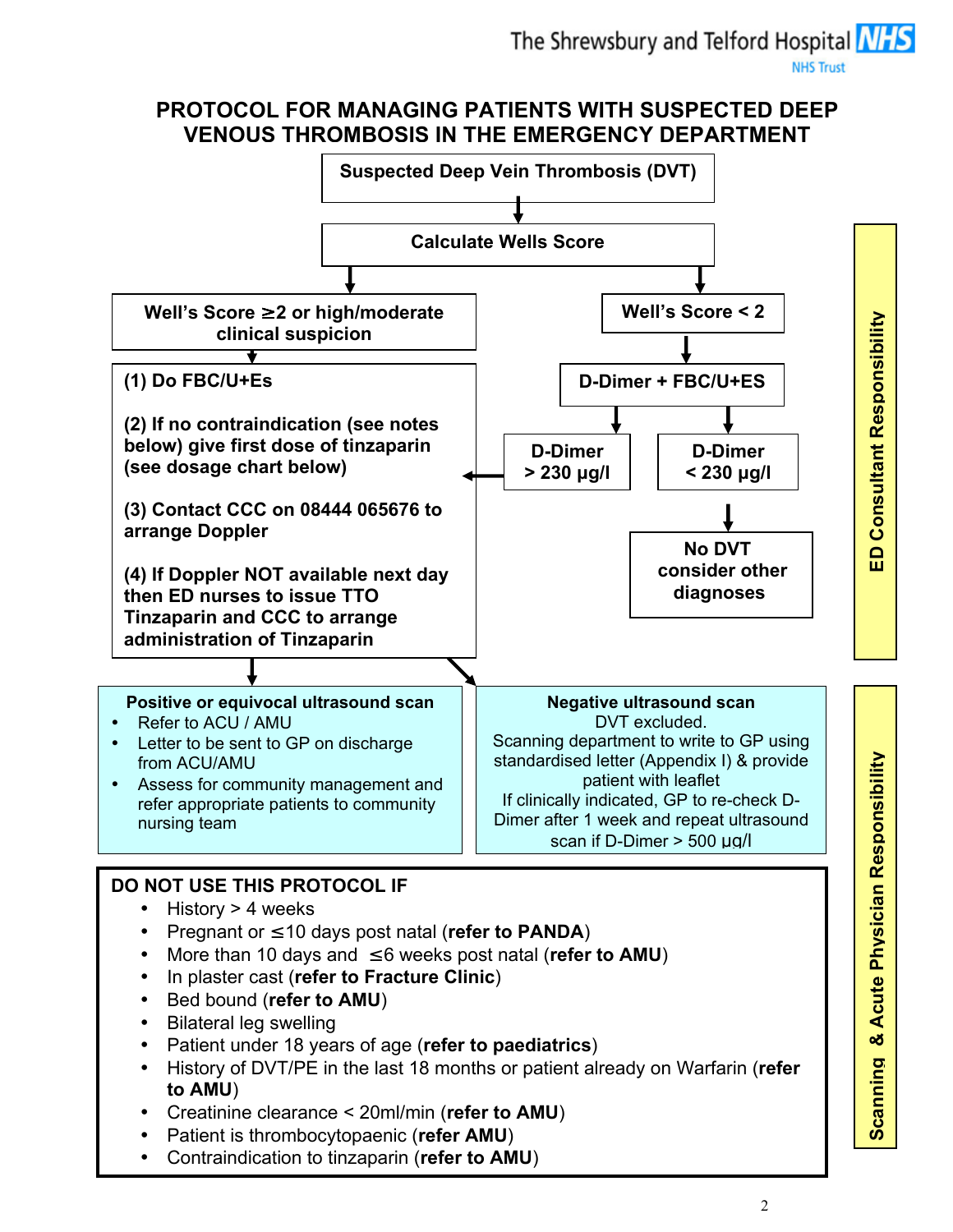The Shrewsbury and Telford Hospital  $NIS$ 

# Wells score

| <b>Clinical item</b>                                                                                                                        | <b>Score</b> |  |  |  |
|---------------------------------------------------------------------------------------------------------------------------------------------|--------------|--|--|--|
| <b>Active Cancer in the last 6 months</b>                                                                                                   |              |  |  |  |
| Lower limb paralysis or immobilization                                                                                                      |              |  |  |  |
| Confinement to bed for 3days or major Surgery within<br>the last 4 weeks                                                                    | 1            |  |  |  |
| <b>Localised tenderness</b>                                                                                                                 |              |  |  |  |
| Whole limb enlargement - entire leg swollen                                                                                                 |              |  |  |  |
| Calf enlargement $\geq$ 3cm compared to the other side                                                                                      |              |  |  |  |
| Unilateral pitting oedema                                                                                                                   | 1            |  |  |  |
| Superficial venous dilation / non varicose collateral<br>superficial veins                                                                  | 1            |  |  |  |
| Other diagnoses at least as plausible as DVT -<br>cellulitis, musculoskeletal injury, Baker's cyst,<br>arthritis, chronic oedema, haematoma | $-2$         |  |  |  |

| Score $<$ 2    | Low probability Unlikely DVT - check D Dimer |
|----------------|----------------------------------------------|
| Score $\geq 2$ | <b>High Probability Likely DVT</b>           |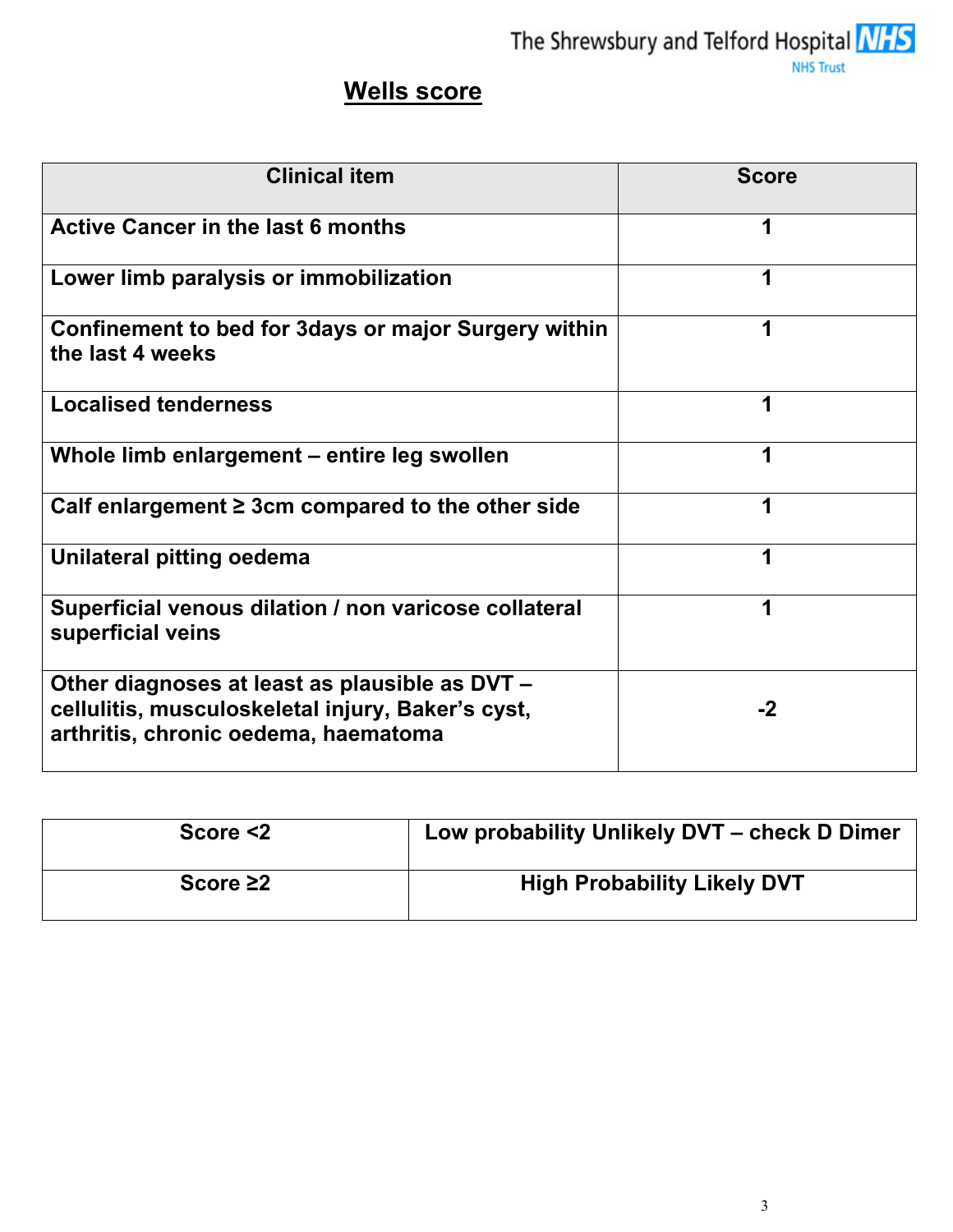## ADMINISTERING LOW MOLECULAR WEIGHT HEPARIN (tinzaparin)

## CONTRAINDICATIONS TO TINZAPARIN

- Known hypersensitivity to constituents
- Current or history of heparin-induced thrombocytopenia
- Generalised or local haemorrhagic tendency, including uncontrolled severe hypertension, severe liver insufficiency, active peptic ulcer, acute or subacute septic endocarditis, intracranial haemorrhage, or injuries and operations on the central nervous system, eyes and ears, and in women with abortus imminens.
- Patients aged 90 years or over who have renal insufficiency

### GUIDANCE ON PRESCRIBING TINZAPARIN

There are are a variety of different volumes of tinzaparin syringes available, and one multidose vial. Ensure that you have ordered/selected the correct one.

#### Weight

The patient's weight must be used as the basis for calculating the required treatment dose of LMWH. The weight must be accurately recorded in kilograms (kg) in the patient's clinical records. .

#### Renal Function

LMWHs are excreted via the renal route and when GFR is < 20ml/min there is a significant risk of drug accumulation and hence adverse effects from ongoing treatment (i.e. bleeding). When creatinine clearance is known to be < 20ml/min, or such a degree of renal impairment is suspected the patient should be referred to the AMU.

#### Dose

The recommended dose of tinzaparin for suspected DVT is 175 units/kg, administered once daily by subcutaneous injection until DVT is excluded or until the patient is established on maintenance oral anticoagulation if DVT is confirmed

The dose chart below should be used to. Please note that for patients weighing <100kg, clinicians will need to waste some tinzaparin to allow the correct dose to be administered; patients weighing >109kg will need to receive a dose from two syringes – care must be taken to ensure the correct dose is administered

Tinzaparin dosage chart:from 20,000 units/ml (injection volume rounded to 0.05ml)

| Weight<br>(kg) | <b>Dose</b><br>(units | <b>Injection</b><br>volume<br>(m <sub>l</sub> ) | Weight<br>(kg) | <b>Dose</b><br>(units) | <b>Injection</b><br>volume<br>(m <sub>l</sub> ) | <b>Weight</b><br>(kg) | <b>Dose</b><br>(units) | Injection<br>volume<br>(m <sub>l</sub> ) | Weight<br>(kg) | <b>Dose</b><br>(units) | Injectio<br>n<br>volume<br>(ml) |
|----------------|-----------------------|-------------------------------------------------|----------------|------------------------|-------------------------------------------------|-----------------------|------------------------|------------------------------------------|----------------|------------------------|---------------------------------|
| $40 - 44$      | 7000                  | 0.35                                            | 60-64          | 10.500                 | 0.55                                            | 85-89                 | 14.875                 | 0.75                                     | 110-114        | 19.250                 | 0.95                            |
| 45-49          | 7875                  | 0.40                                            | 65-69          | 11.375                 | 0.55                                            | 90-94                 | 15.750                 | 0.80                                     | 115-119        | 20.125                 | 1.00                            |
| 50-54          | 8750                  | 0.45                                            | 70-74          | 12.250                 | 0.60                                            | 95-99                 | 16.625                 | 0.85                                     | 120-124        | 21.000                 | 1.05                            |
| 55-59          | 9625                  | 0.50                                            | 75-79          | 13.125                 | 0.65                                            | 100-104               | 17,500                 | 0.90                                     | 125-129        | 21.875                 | 1.10                            |
|                |                       |                                                 | 80-84          | 14,000                 | 0.70                                            | 105-109               | 18,375                 | 0.90                                     | 130-134        | 22,750                 | 1.15                            |

### Storage

Tinzaparin may be stored at room temperature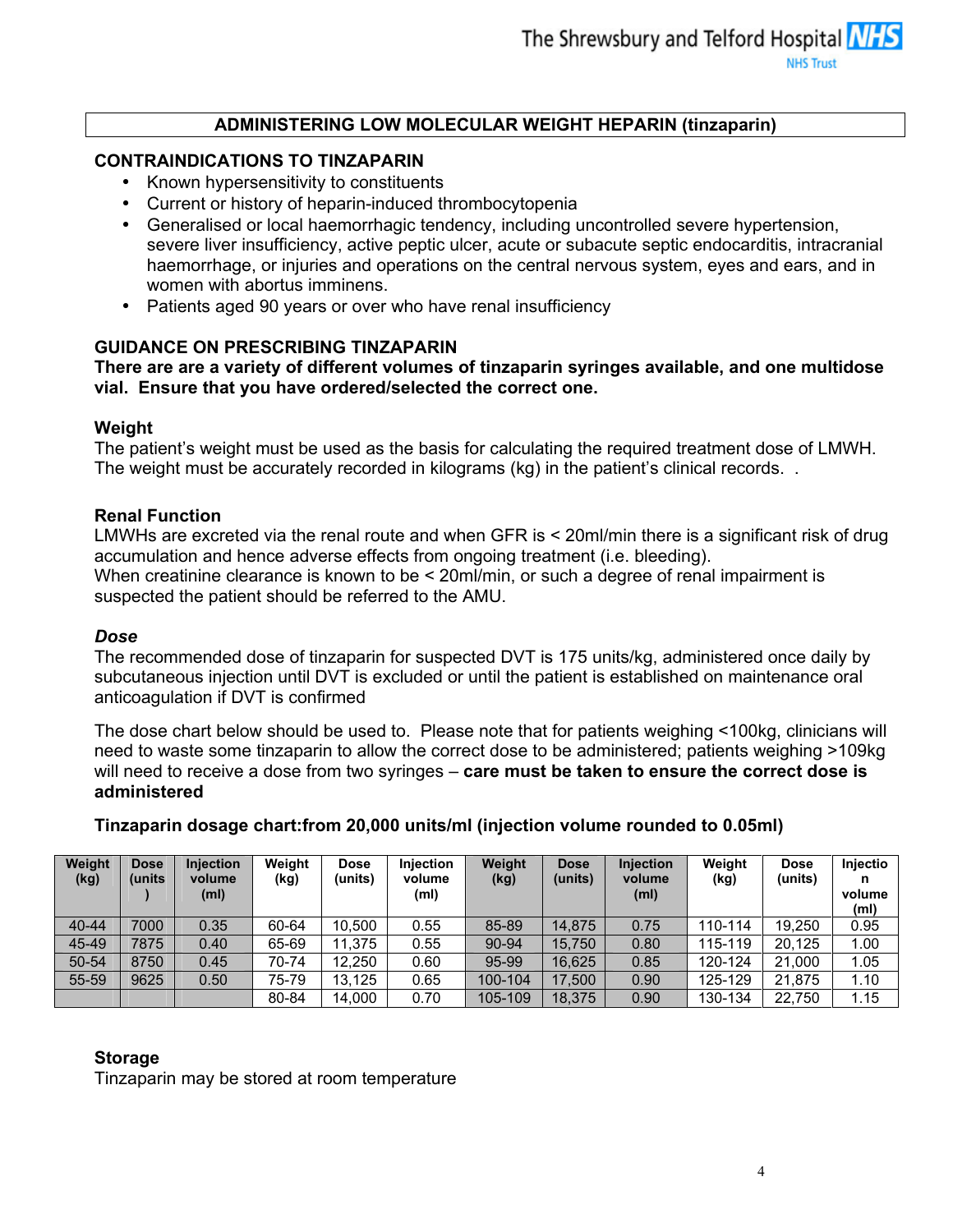## Administration

Administration is by subcutaneous injections only.

It is recommended that tinzaparin is injected into the abdominal fat layer. Other sites of injection can be used without problems. Administration should be avoided within 5cm of the umbilicus and should be alternated between left and right side.

A skin fold should be held between the thumb and forefinger and the entire length of the needle inserted at an angle of 90 degrees into the skin fold. The skin fold should be held during the injection and the required dose slowly injected.

#### Monitoring of blood results

- All patients receiving LMWH should have a platelet count checked on the day of starting treatment.
- Patients exposed to LMWH (or heparin) in the last 100 days should have another platelet count check 24 hours after starting LMWH.